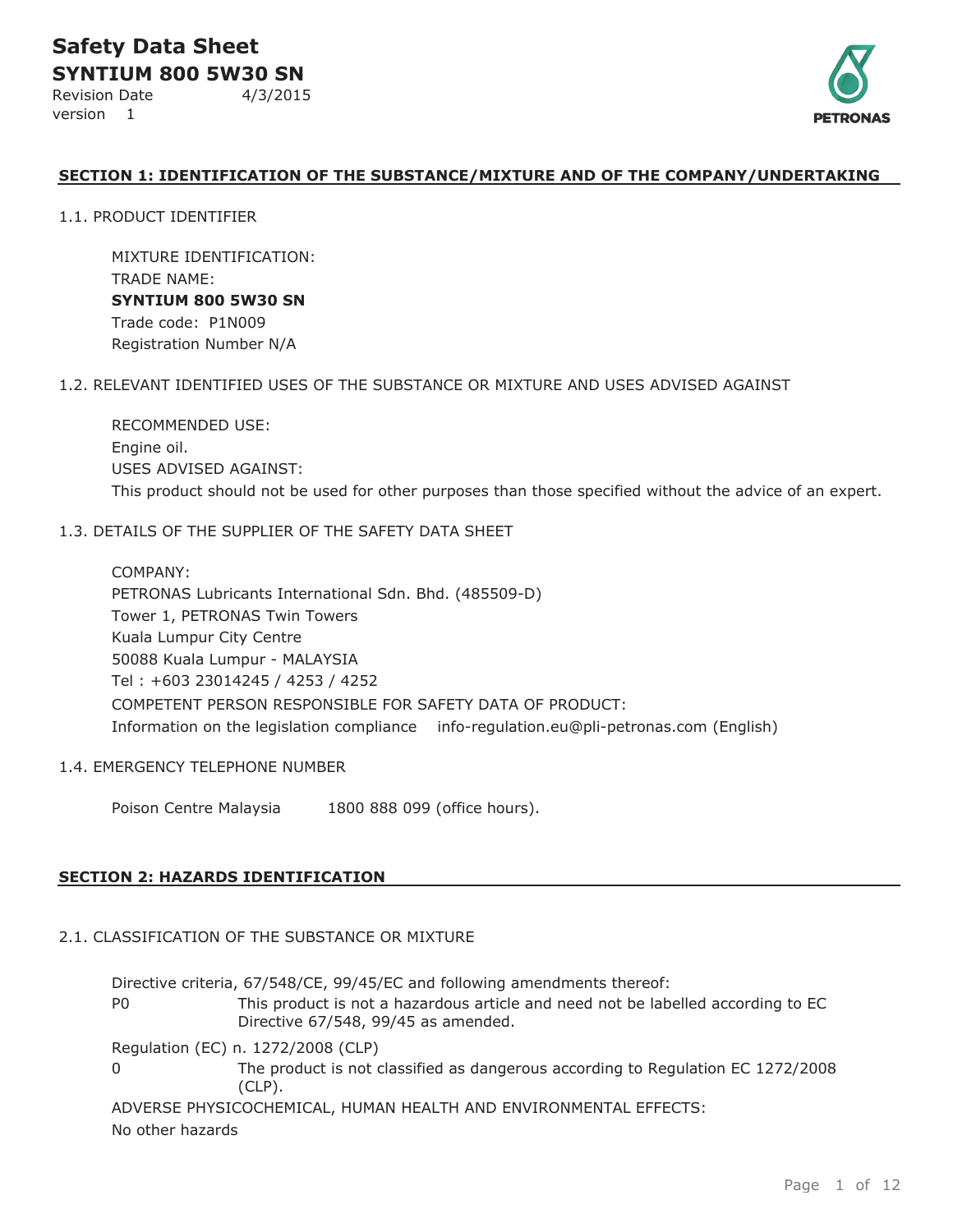Revision Date 4/3/2015

version 1



#### 2.2. LABEL ELEMENTS

#### **Regulation (EC) n. 1272/2008 (CLP)**

SPECIAL PROVISIONS ACCORDING TO ANNEX XVII OF REACH AND SUBSEQUENT AMENDMENTS: None The product is not classified as dangerous according to Regulation EC 1272/2008 (CLP). Special Provisions: EUH210 Safety data sheet available on request. Ingredient(s) with unknown acute toxicity: None

2.3. OTHER HAZARDS

No PBT Ingredients are present

#### **SECTION 3: COMPOSITION/INFORMATION ON INGREDIENTS**

3.1. SUBSTANCES

N.A.

#### 3.2. MIXTURES

Severely refined mineral and/or synthetic oils, additives.

Hazardous components within the meaning of EEC directive 67/548 and CLP regulation and related classification:

| <b>QUANTITY NAME</b> |                                                                          |                  | <b>IDENT. NUMB. CLASSIFICATION</b>                           | <b>REGISTRATION</b><br><b>NUMBER</b> |
|----------------------|--------------------------------------------------------------------------|------------------|--------------------------------------------------------------|--------------------------------------|
|                      | 20.0-30.0 % Distillates (petroleum),<br>hydrotreated heavy<br>paraffinic | EC:265-157-1     | CAS:64742-54-7 Asp. Tox. 1, H304,<br>$DECLL(*)$              | 01-2119484627-25                     |
| $1.0 - 5.0 %$        | Polyolefin polyamine<br>succinimide, polyol                              | EC:Polymer       | CAS: Trade Secret Aquatic Chronic 4, H413<br>R <sub>53</sub> |                                      |
| $1.0 - 5.0 %$        | Alkaryl amine                                                            | CAS: Proprietary | Aquatic Chronic 4, H413<br>R <sub>53</sub>                   |                                      |

(\*)DECLL The mineral base oils contained in this product are severely refined and contain less than 3% DMSO extract according to IP 346 method, and are therefore not classified as carcinogen according to Regulation (EC) No 1272/2008, note L.

The classification as a carcinogen need not apply if it can be shown that the substance contains less than 3 % DMSO extract as measured by IP 346 "Determination of polycyclic aromatics in unused lubricating base oils and asphaltene free petroleum fractions — Dimethyl sulphoxide extraction refractive index method", Institute of Petroleum, London. This note applies only to certain complex oil-derived substances in Part 3.

R-phrases, H-phrases and list of abbreviations: see heading 16.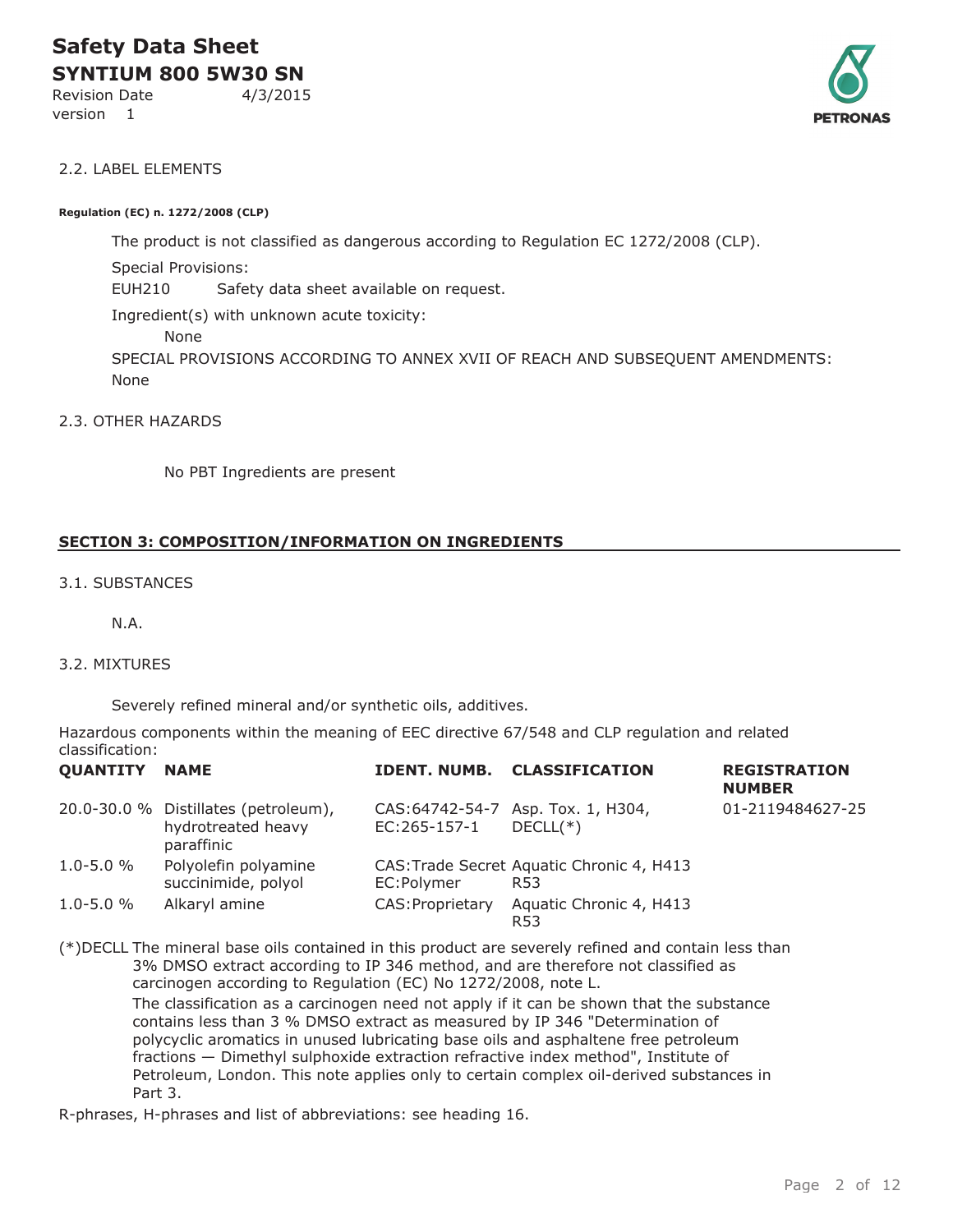Revision Date 4/3/2015

version 1



#### **SECTION 4: FIRST AID MEASURES**

#### 4.1. DESCRIPTION OF FIRST AID MEASURES

#### IN CASE OF INGESTION:

Do not induce vomiting to avoid aspiration into the respiratory tracts. Wash out thoroughly the mouth with water. Obtain immediate medical attention.

#### IN CASE OF EYES CONTACT:

Rinse thoroughly with plenty of water for at least 10 minutes keeping eyelids open. Remove contact lenses if this can be done easily. Obtain medical attention in case of development and persistence of pain and redness. In case of contact with hot product, rinse thoroughly with plenty of water to dissipate heat. Obtain immediate medical attention to assess eye conditions and the correct treatment to be practiced. IN CASE OF SKIN CONTACT:

Remove contaminated clothes and shoes and rinse thoroughly with plenty of water and soap. IN CASE OF INHALATION:

Expose affected person to fresh air and obtain medical attention if necessary.

#### 4.2. MOST IMPORTANT SYMPTOMS AND EFFECTS, BOTH ACUTE AND DELAYED

Refer to section 11.

#### 4.3. INDICATION OF ANY IMMEDIATE MEDICAL ATTENTION AND SPECIAL TREATMENT NEEDED

Refer to section 4.1.

#### **SECTION 5: FIREFIGHTING MEASURES**

#### 5.1. EXTINGUISHING MEDIA

This product has no special fire risk. In case of fire use foam, carbon dioxide, dry chemical powder and water mist.

Cool down with water the containers don't get involved in fire to avoid their possible explosion. Avoid high pressure water jet. Use water jet only to cool down surfaces exposed to fire. SUITABLE EXTINGUISHING MEDIA: Water. Carbon dioxide (CO2). EXTINGUISHING MEDIA WHICH MUST NOT BE USED FOR SAFETY REASONS:

#### 5.2. SPECIAL HAZARDS ARISING FROM THE SUBSTANCE OR MIXTURE

Don't breathe combustion fumes: fire can form harmful compounds. Do not inhale explosion and combustion gases. Burning produces heavy smoke.

#### 5.3. ADVICE FOR FIREFIGHTERS

Use suitable breathing apparatus .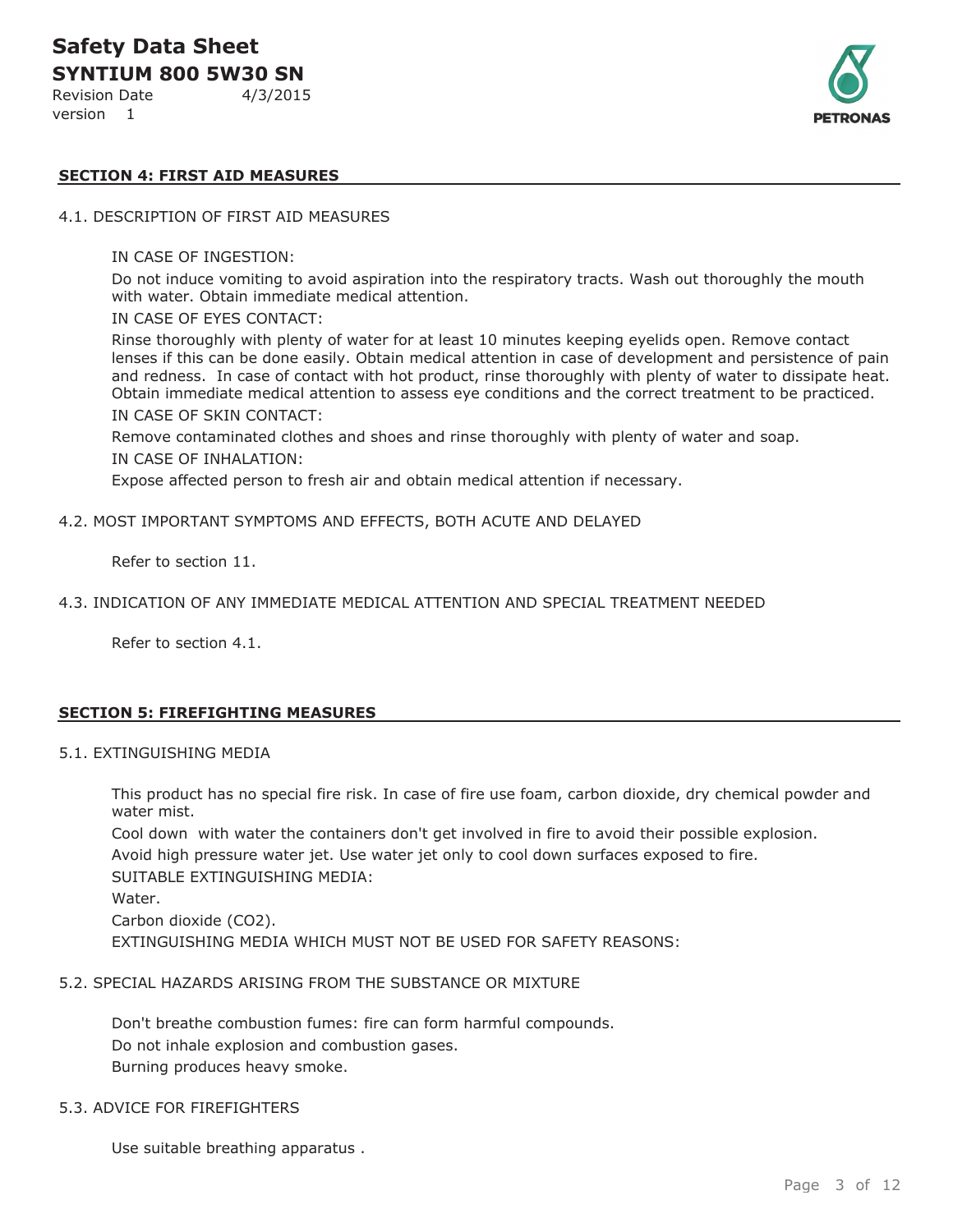Revision Date 4/3/2015 version 1



Collect contaminated fire extinguishing water separately. This must not be discharged into drains. Move undamaged containers from immediate hazard area if it can be done safely.

#### **SECTION 6: ACCIDENTAL RELEASE MEASURES**

#### 6.1. PERSONAL PRECAUTIONS, PROTECTIVE EQUIPMENT AND EMERGENCY PROCEDURES

Avoid ingestion of product. Avoid contact with skin and eyes by wearing appropriate protective clothing. Avoid to breathe fumes and aereosols. Surfaces on which the product has been spilled may become slippery. Wear personal protection equipment.

See protective measures under point 7 and 8.

#### 6.2. ENVIRONMENTAL PRECAUTIONS

Do not allow to enter into soil/subsoil. Do not allow to enter into surface water or drains. Retain contaminated washing water and dispose it. In case of gas escape or of entry into waterways, soil or drains, inform the responsible authorities.

#### 6.3. METHODS AND MATERIAL FOR CONTAINMENT AND CLEANING UP

Avoid flame and/or spark near leak and produced waste. Do not smoke. In case of large spills dike, absorb and shovel up into suitable containers for disposal. Contain small spills with absorbent material. Put dirty material in suitable container. Dispose of dirty material in accordance with local or national regulations.

#### 6.4. REFERENCE TO OTHER SECTIONS

See also section 8 and 13

#### **SECTION 7: HANDLING AND STORAGE**

#### 7.1. PRECAUTIONS FOR SAFE HANDLING

Avoid ingestion. Avoid frequent and prolonged skin contact and contact with eyes. Provide adequate ventilation to avoid mist or aereosol. Don't smoke or use spare flames; avoid contct with spark or other sources of ignition. Don't work near open container to avoid high concentration of vapours. Don't eat or drink during use.

#### 7.2. CONDITIONS FOR SAFE STORAGE, INCLUDING ANY INCOMPATIBILITIES

Store under cover in the original container securely closed away from heat and sources of ignition. Do not store in the open air. Assure a correct ventilation of premises and the control of possible leak. Keep out of flame or spark and avoid the accumulation of electrostatic charges. Keep out of reach of children and away from food and drink.

#### 7.3. SPECIFIC END USE(S)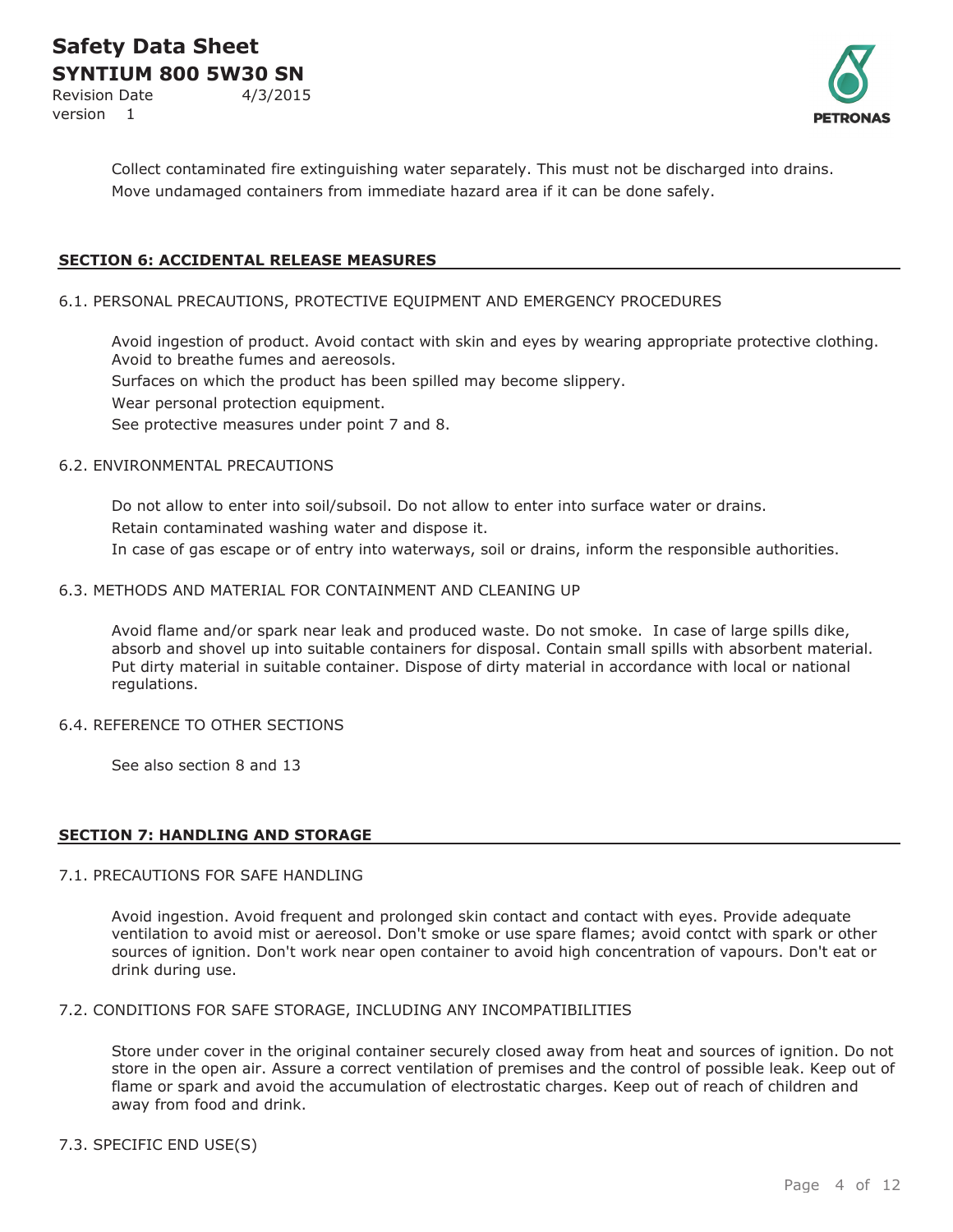Revision Date 4/3/2015

version 1



Refer to the uses listed in Section 1.2.

#### **SECTION 8: EXPOSURE CONTROLS/PERSONAL PROTECTION**

#### 8.1. CONTROL PARAMETERS

OEL: oil mists - TLV/TWA (8 h) : 5 mg/m3 - TLV/STEL: 10 mg/m3

No Data Available

#### 8.2. EXPOSURE CONTROLS

TECHNICAL PRECAUTIONS:

Avoid production and diffusion of mist and aerosol with utilization of localized ventilation/aspiration or other required precautions. Adopt all required precaution to avoid product immission in environment (e.g., blasting systems, catch basins, ...).

EYE PROTECTION:

Chemical goggles and face shield in case of oil splashes.

PROTECTION FOR SKIN:

Wear suitable protective clothing (for further information, refer to CEN-EN 14605); change it immediately in case of large contamination and wash it before subsequent use.

Practice reasonable personal cleanliness.

PROTECTION FOR HANDS:

Wear suitable gloves (i.e. neoprene, nitrile). Gloves should be changed when they show wear. The kind of gloves and the term of use must be decided from employer with regard to processing and to allow for DPI legislation and glove producer's indications. Wear gloves only with clean hands.

RESPIRATORY PROTECTION:

None required under normal conditions of use. Use approved full face respirator with organic vapour filter cartridge if the recommended exposure limits are exceeded.

ENVIRONMENTAL EXPOSURE CONTROLS:

Refer to technical precautions and also to sections 6.2, 6.3, 7.2, 12 and 13.

#### **SECTION 9: PHYSICAL AND CHEMICAL PROPERTIES**

#### 9.1. INFORMATION ON BASIC PHYSICAL AND CHEMICAL PROPERTIES

| <b>CHEMICAL-PHYSICAL</b><br><b>PROPERTY</b> | <b>VALUE</b>        | <b>METHOD</b> |
|---------------------------------------------|---------------------|---------------|
| PHYSICAL STATE                              | LIOUID              |               |
| APPEARANCE AND COLOUR                       | <b>VISCOUS</b>      |               |
| <b>ODOUR</b>                                | <b>NOT RELEVANT</b> |               |
| <b>ODOUR THRESHOLD</b>                      | NOT RELEVANT        |               |
| PH.                                         | N.A.                |               |
| MELTING POINT / FREEZING<br>POINT           | N.A.                |               |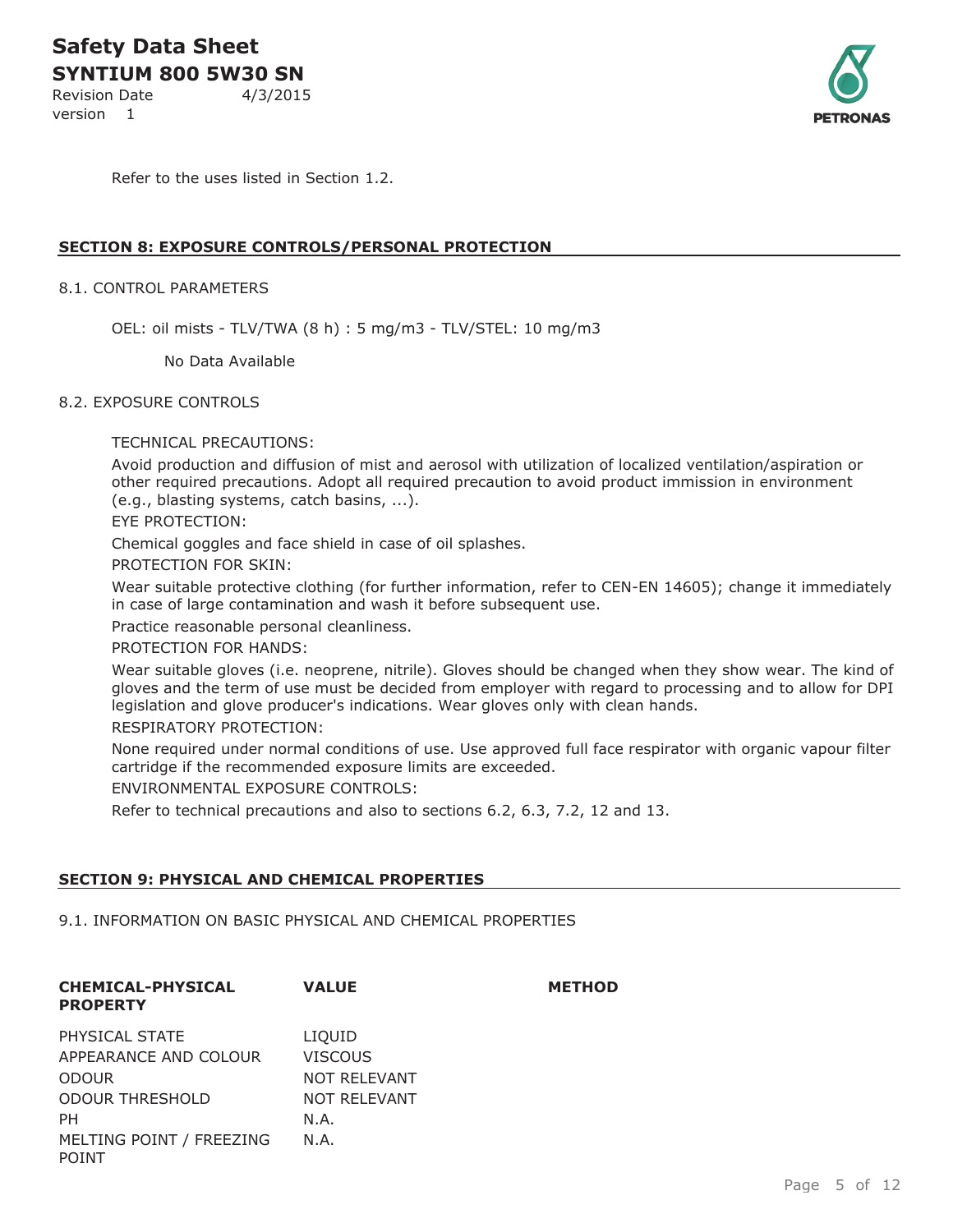**SYNTIUM 800 5W30 SN** Revision Date 4/3/2015

version 1



| INITIAL BOILING POINT AND<br><b>BOILING RANGE</b> | 300 °C (572 °F)     |            |
|---------------------------------------------------|---------------------|------------|
| <b>FLASH POINT</b>                                | 210.0 °C (410.0 °F) | (OPEN CUP) |
| <b>EVAPORATION RATE</b>                           | N.A.                |            |
| UPPER/LOWER FLAMMABILITY<br>OR EXPLOSIVE LIMITS   | N.A.                |            |
| <b>VAPOUR DENSITY</b>                             | N.A.                |            |
| <b>VAPOUR PRESSURE</b>                            | N.A.                |            |
| <b>DENSITY</b>                                    | 0.859 G/CM3         |            |
| SOLUBILITY IN WATER                               | N.A.                |            |
| SOLUBILITY IN OIL                                 | N.A.                |            |
| PARTITION COEFFICIENT<br>(N-OCTANOL/WATER)        | N.A.                |            |
| <b>AUTO-IGNITION TEMPERATURE</b>                  | N.A.                |            |
| DECOMPOSITION<br><b>TEMPERATURE</b>               | N.A.                |            |
| KINEMATIC VISCOSITY AT<br>$100^{\circ}$ C         | 10.6 CST            |            |
| KINEMATIC VISCOSITY AT 40°C 60 CST                |                     |            |
| <b>EXPLOSIVE PROPERTIES</b>                       | N.A.                |            |
| OXIDIZING PROPERTIES                              | N.A.                |            |
| SOLID/GAS FLAMMABILITY                            | N.A.                |            |

9.2. OTHER INFORMATION

| <b>CHEMICAL-PHYSICAL</b><br><b>PROPERTY</b>         | <b>VALUE</b> | <b>METHOD</b> |
|-----------------------------------------------------|--------------|---------------|
| SUBSTANCE GROUPS RELEVANT N.A.<br><b>PROPERTIES</b> |              |               |
| <b>MISCIBILITY</b>                                  | N.A.         |               |
| <b>CONDUCTIVITY</b>                                 | N.A.         |               |

#### **SECTION 10: STABILITY AND REACTIVITY**

#### 10.1. REACTIVITY

Read carefully all information provided in other sections of heading 10.

#### 10.2. CHEMICAL STABILITY

The product is stable under normal conditions of use.

#### 10.3. POSSIBILITY OF HAZARDOUS REACTIONS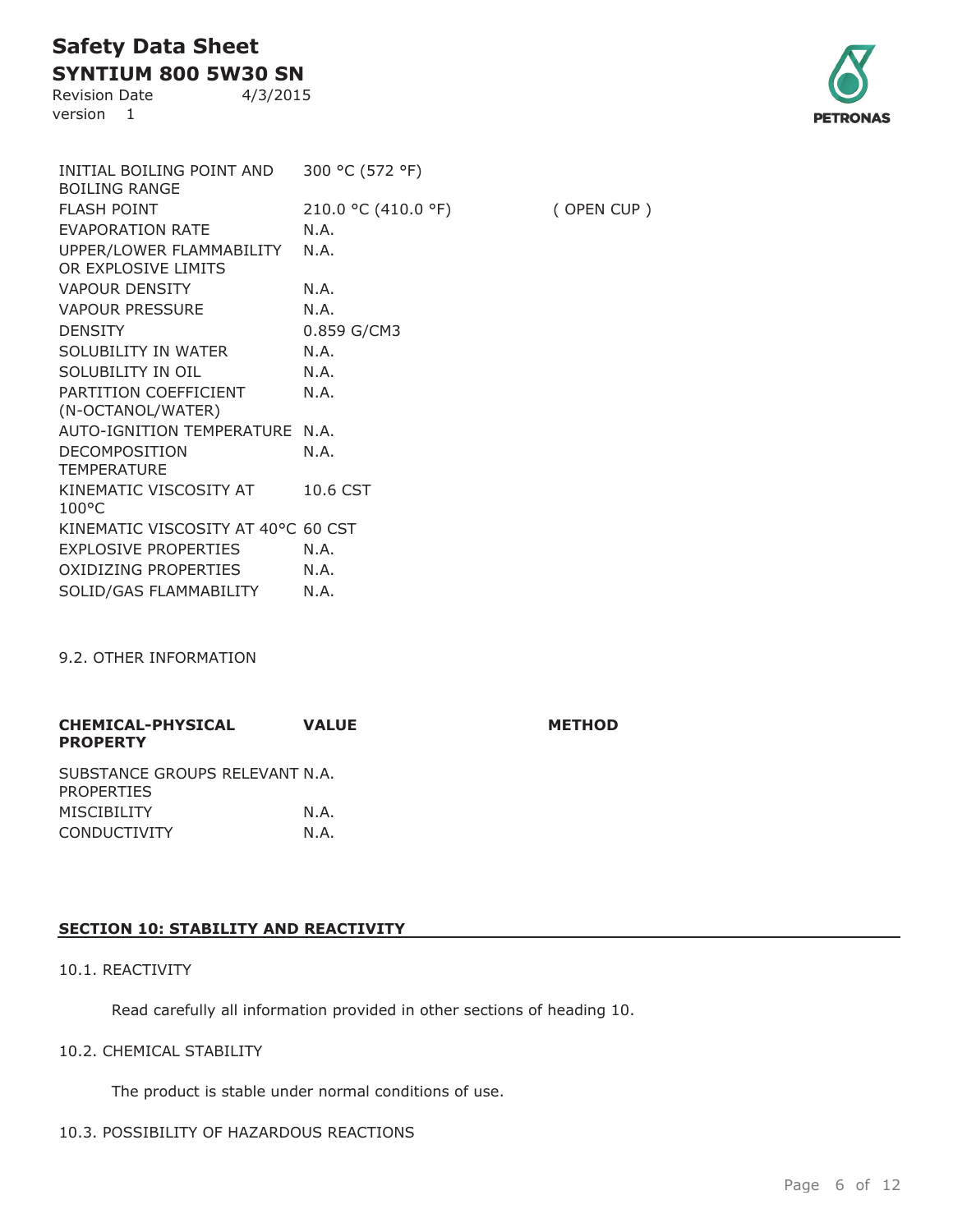Revision Date 4/3/2015 version 1



Not expected under normal conditions of use.

#### 10.4. CONDITIONS TO AVOID

This product must be kept far from heat sources. In any case, avoid exposing product to temperatures above the flash point.

#### 10.5. INCOMPATIBLE MATERIALS

Strong oxidizing agents, hard acids and bases.

#### 10.6. HAZARDOUS DECOMPOSITION PRODUCTS

Oxides of carbon, compounds of sulphur, phosphorus, nitrogen and hydrogen sulfide.

#### **SECTION 11: TOXICOLOGICAL INFORMATION**

#### 11.1. INFORMATION ON TOXICOLOGICAL EFFECTS

Prolonged or repeated skin contact sometimes may cause irritations and dermatitis. Contact may cause slight irritations.

Inhalation of mists and vapours generated at elevated temperatures may cause respiratory irritation. Unlike to cause harm if accidentally swallowed in small doses, though ingestion of large quantities may cause gastro-intestinal effects.

Toxicological information of the product: No Data Available

#### **SECTION 12: ECOLOGICAL INFORMATION**

#### 12.1. TOXICITY

Eco-Toxicological Information:

This product is not classified dangerous for the environment.

#### List of Eco-Toxicological properties of the product No Data Available

#### 12.2. PERSISTENCE AND DEGRADABILITY

Data on biodegradability of product are not available.

#### 12.3. BIOACCUMULATIVE POTENTIAL

Not available.

12.4. MOBILITY IN SOIL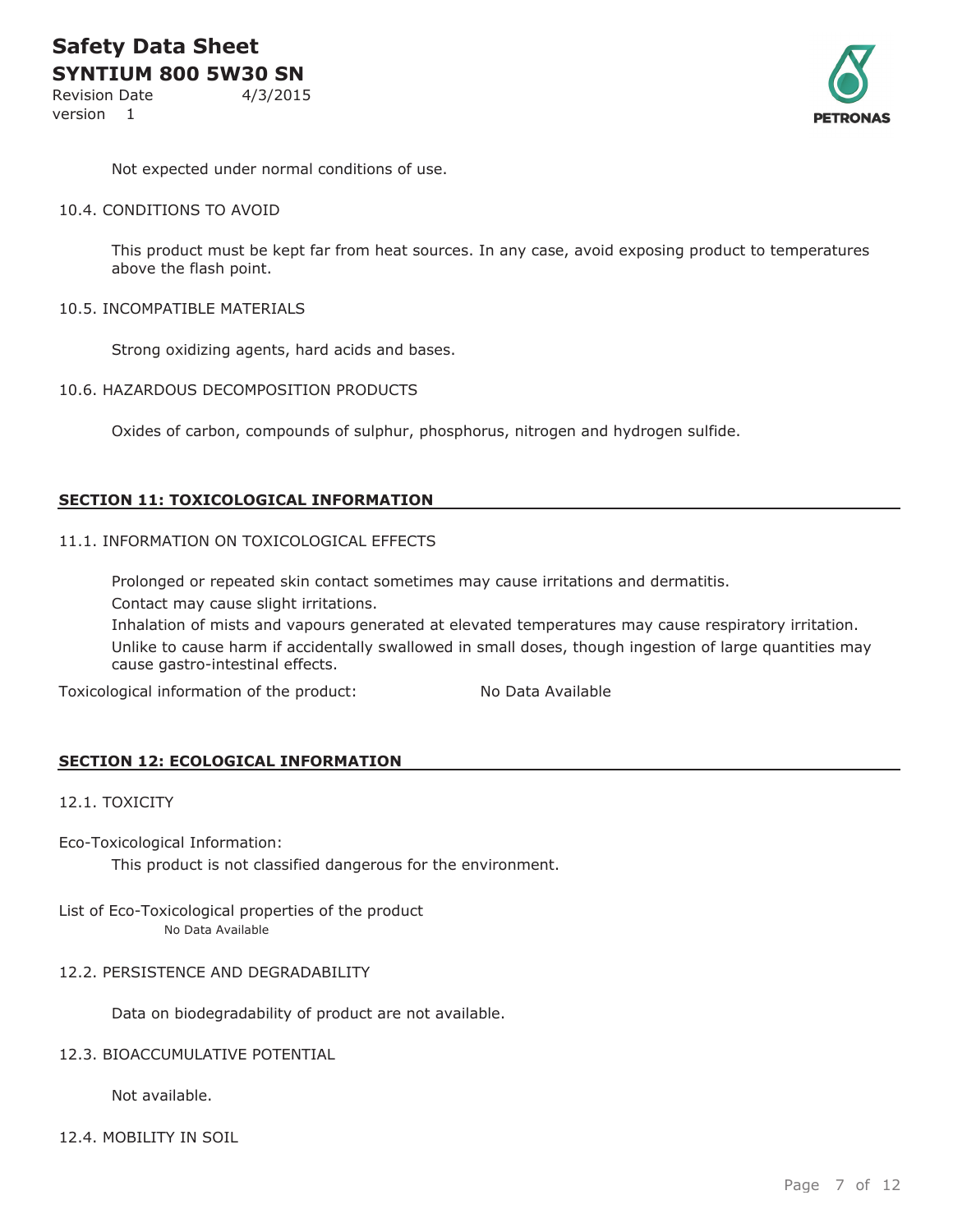Revision Date 4/3/2015 version 1



Because the dispersion in the environment may result in contamination of environmental matrix (soil, subsoil, surface water and groundwater), do not release in the environment.

12.5. RESULTS OF PBT AND VPVB ASSESSMENT

Not available.

No PBT Ingredients are present

#### 12.6. OTHER ADVERSE EFFECTS

No effect known.

#### **SECTION 13: DISPOSAL CONSIDERATIONS**

#### 13.1. WASTE TREATMENT METHODS

Prevent contamination of soil, drains and surface waters. Do not discharge in sewers, tunnels or water courses. Dispose in accordance with local or national regulations via authorised person/licensed waste disposal contractor.

The used product is to be considered a special waste to be classified in accordance to Directive 2008/98/EC on wastes and related legislation.

Recover if possible. In so doing, comply with the local and national regulations currently in force.

#### **SECTION 14: TRANSPORT INFORMATION**

Not classified as dangerous in the meaning of transport regulations.

14.1. UN NUMBER

N.A.

14.2. UN PROPER SHIPPING NAME

N.A.

14.3. TRANSPORT HAZARD CLASS(ES)

N.A.

14.4. PACKING GROUP

N.A.

14.5. ENVIRONMENTAL HAZARDS

N.A.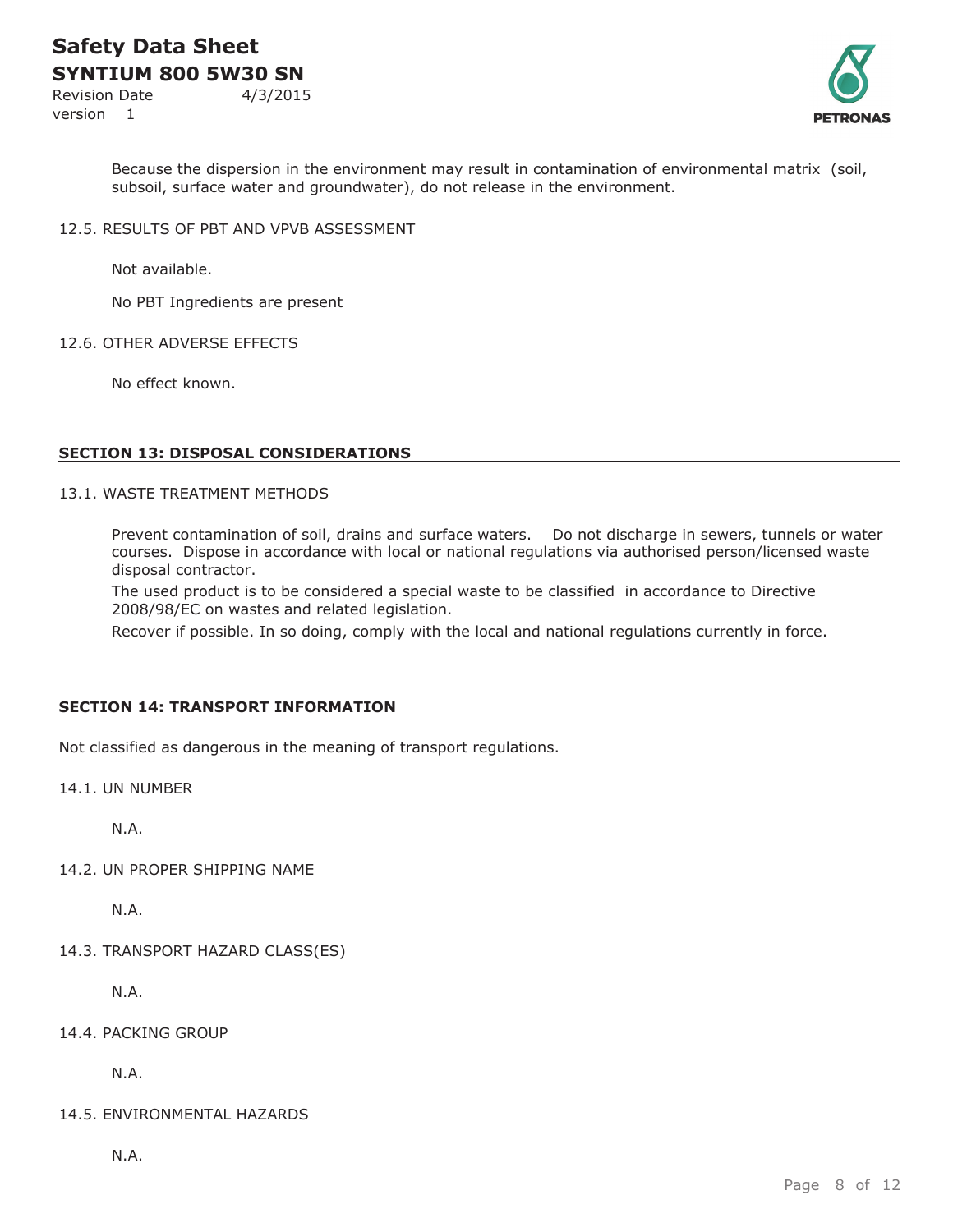**SYNTIUM 800 5W30 SN** Revision Date 4/3/2015

version 1



14.6. SPECIAL PRECAUTIONS FOR USER

N.A. Road and Rail (ADR-RID): N.A. Air (IATA): N.A. Sea (IMDG): N.A.

14.7. TRANSPORT IN BULK ACCORDING TO ANNEX II OF MARPOL73/78 AND THE IBC CODE

N.A.

#### **SECTION 15: REGULATORY INFORMATION**

15.1. SAFETY, HEALTH AND ENVIRONMENTAL REGULATIONS/LEGISLATION SPECIFIC FOR THE SUBSTANCE OR MIXTURE

Regulation (EC) No 1272/2008, with all National and European related legislations - on classification, labelling and packaging of substances and mixtures - and following adjustments to technical and scientific progress.

Regulation (EC) No 790/2009 amending, for the purposes of its adaptation to technical and scientific progress, Regulation (EC) No 1272/2008 on classification, labelling and packaging of substances and mixtures

Directive 1999/45/EC and all following updates, together with its national realization, about classification, packaging and labelling of dangerous preparations

Regulation (EC) No 1907/2006, with all National and European related legislations - concerning the Registration, Evaluation, Authorisation and Restriction of Chemicals (REACH)

Regulation (EU) No 453/2010 amending Regulation (EC) No 1907/2006 on the Registration, Evaluation, Authorisation and Restriction of Chemicals (REACH)

Directives 89/391/EC, 89/654/EC, 89/655/EC, 89/656/EC, 90/269/EC, 90/270/EC, 90/394/EC, 90/679/EC and all following updates, togeher with its national realization, about improvement of worker safety and health

Directives 98/24/EC and all following updates, together with its national realization, about protection of worker safety and health against chemical agent risks

Directive 1991/156/EC and all following updates, together with national waste legislation

EC directives and national environment protection legislation (air, water and soil)

Regulation 648/2004/EC on detergents

Directive 2003/105/EC amending Council Directive 96/82/EC, together with its national realization, on the control of major-accident hazards involving dangerous substances.

Regulation (EU) n. 286/2011 (ATP 2 CLP)

Regulation (EU) n. 618/2012 (ATP 3 CLP)

Regulation (EU) n. 487/2013 (ATP 4 CLP)

Regulation (EU) n. 944/2013 (ATP 5 CLP)

Regulation (EU) n. 605/2014 (ATP 6 CLP)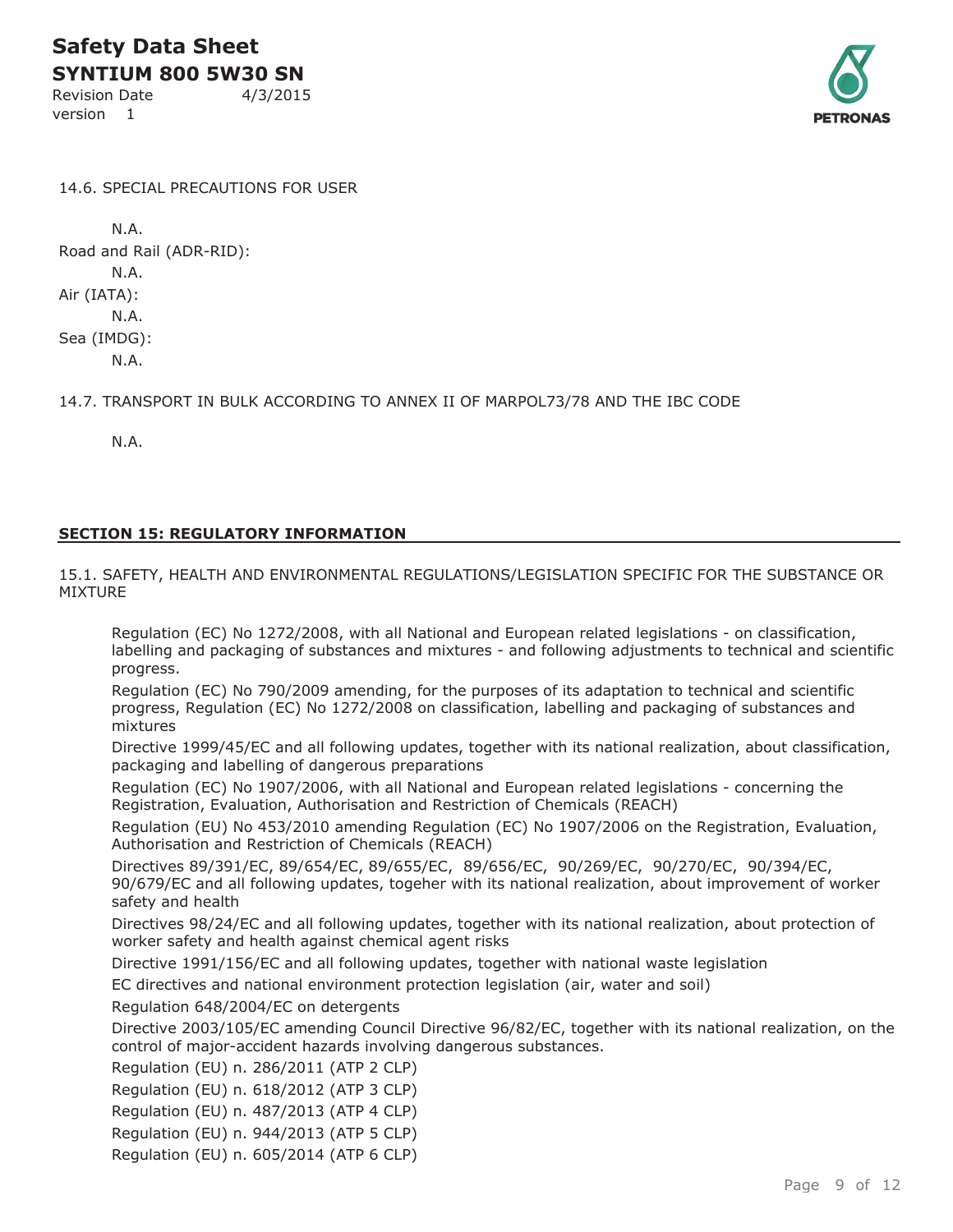Revision Date 4/3/2015 version 1

DISPOSITIONS ABOUT DIRECTIVES 82/501/CE, 96/82/CE(SEVESO BIS), 2003/15/CE(SEVESO TER):

Product non subject to Regulations.

GERMAN WATER HAZARD CLASS. N.A. RESTRICTIONS RELATED TO THE PRODUCT OR THE SUBSTANCES CONTAINED ACCORDING TO ANNEX XVII REGULATION (EC) 1907/2006 (REACH) AND SUBSEQUENT MODIFICATIONS: Restrictions related to the product: None RESTRICTIONS RELATED TO THE SUBSTANCES CONTAINED: None VOLATILE ORGANIC COMPOUNDS - VOCS = N.A.

#### 15.2. CHEMICAL SAFETY ASSESSMENT

This product contains substances for which chemical safety assessments are not yet available. CHEMICAL SAFETY ASSESSMENT: No

#### **SECTION 16: OTHER INFORMATION**

Sheet complies with the criteria of Annex I of Regulation (EU) No. 453/2010 as well as with Regulation (EC) No. 1272/2008 and Directive 99/45/EC and following adjustments.

This document was prepared by a competent person who has received appropriate training.

This product must not be used in applications other than recommended without first seeking the advice of the Technical Department.

This MSDS cancels and replaces any preceding release.

This product must be stored, handled and used according to correct industrial hygienic practices and in compliance with laws in force.

The information contained herein is based on the present state of our knowledge and is intended to describe our products from the point of view of safety requirements. It should not therefore be considered as any guarantee of specific properties.

Caption about heading 3, R-phrases and H-statements:

#### **CODE DESCRIPTION**

R53 May cause long-term adverse effects in the aquatic environment.

#### **CODE DESCRIPTION**

- H304 May be fatal if swallowed and enters airways.
- H413 May cause long lasting harmful effects to aquatic life.

Legend to abbreviations and acronyms used in the safety data sheet:

ACGIH: American Conference of Governmental Industrial Hygienists

ADR: European Agreement concerning the International Carriage of Dangerous Goods by Road.

AND: European Agreement concerning the International Carriage of Dangerous Goods by Inland Waterways

ATE: Acute Toxicity Estimate

BCF: Biological Concentration Factor

BEI: Biological Exposure Index

BOD: Biochemical Oxygen Demand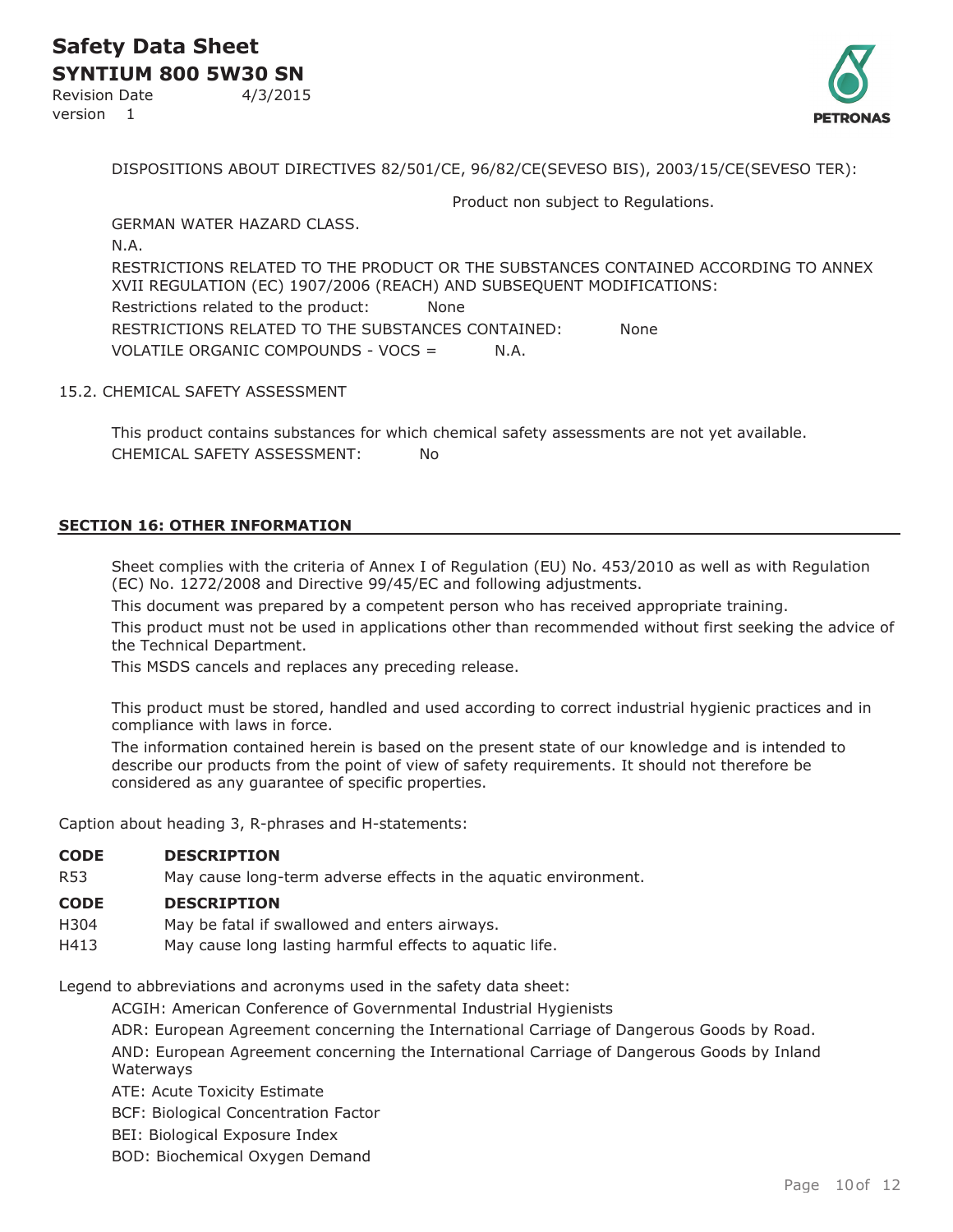**SYNTIUM 800 5W30 SN** Revision Date 4/3/2015

version 1



CAS: Chemical Abstracts Service (division of the American Chemical Society). CAV: Poison Center CE: European Community CLP: Classification, Labeling, Packaging. CMR: Carcinogenic, Mutagenic and Reprotoxic COD: Chemical Oxygen Demand COV: Volatile Organic Compound CSA: Chemical Safety Assessment CSR: Chemical Safety Report DMEL: Derived Minimal Effect Level DNEL: Derived No Effect Level. DPD: Dangerous Preparations Directive DSD: Dangerous Substances Directive EC50: Half Maximal Effective Concentration ECHA: European Chemicals Agency EINECS: European Inventory of Existing Commercial Chemical Substances. ES: Exposure Scenario GefStoffVO: Ordinance on Hazardous Substances, Germany. GHS: Globally Harmonized System of Classification and Labeling of Chemicals. IARC: International Agency for Research on Cancer IATA: International Air Transport Association. IATA-DGR: Dangerous Goods Regulation by the "International Air Transport Association" (IATA). IC50: half maximal inhibitory concentration ICAO: International Civil Aviation Organization. ICAO-TI: Technical Instructions by the "International Civil Aviation Organization" (ICAO). IMDG: International Maritime Code for Dangerous Goods. INCI: International Nomenclature of Cosmetic Ingredients. IRCCS: Scientific Institute for Research, Hospitalization and Health Care KAFH: Keep away from heat KSt: Explosion coefficient. LC50: Lethal concentration, for 50 percent of test population. LD50: Lethal dose, for 50 percent of test population. LDLo: Leathal Dose Low N.A.: Not Applicable N/A: Not Applicable N/D: Not defined/ Not available NA: Not available NIOSH: National Institute for Occupational Safety and Health NOAEL: No Observed Adverse Effect Level OSHA: Occupational Safety and Health Administration. PBT: Persistent, Bioaccumulative and Toxic PGK: Packaging Instruction PNEC: Predicted No Effect Concentration. PSG: Passengers RID: Regulation Concerning the International Transport of Dangerous Goods by Rail. STEL: Short Term Exposure limit.